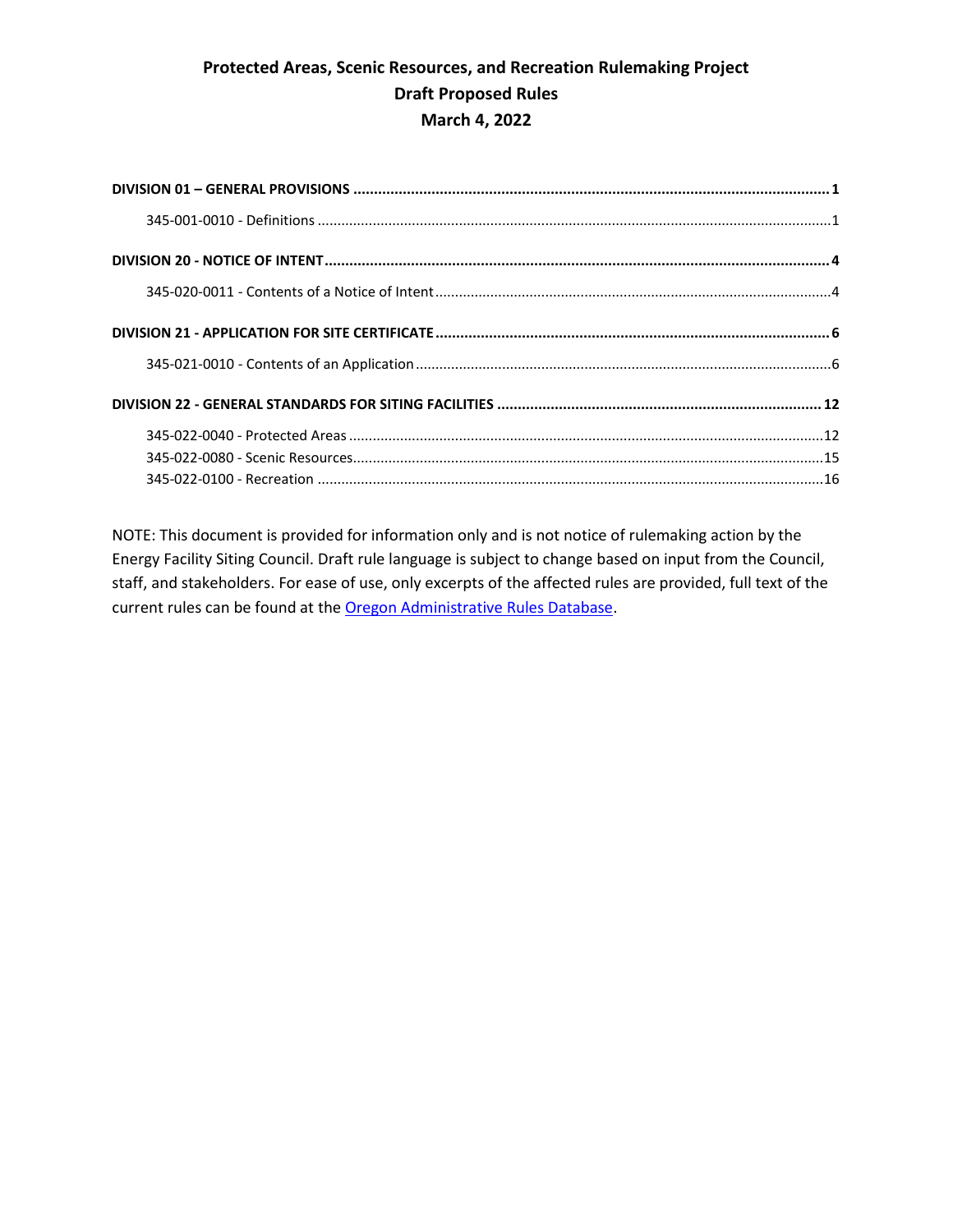#### **DIVISION 01 – GENERAL PROVISIONS**

#### <span id="page-1-1"></span><span id="page-1-0"></span>**345-001-0010 - Definitions**

In this chapter, the following definitions apply unless the context requires otherwise or a term is specifically defined within a division or a rule:

\* \* \*

(2) "Analysis area" means the area or areas specifically described in the project order issued under OAR 345-015-0160(1), containing resources that the proposed facility may significantly affect. The analysis area is the area for which the applicant must describe the proposed facility's impacts in the application for a site certificate. A proposed facility might have different analysis areas for different types of resources. For the purpose of submitting an application for a site certificate in an expedited review granted under 345-015-0300 or 345-015-0310, the analysis areas are the study areas defined in this rule, subject to modification in the project order.

\*\*\*\*\*

(49) "Protected Area" means an area designated for protection under federal or state law as one or more of the following:

(a) A national park or another component of the National Park System described under 54 U.S.C. 100501;

(b) A national monument established under 54 U.S.C. 320201 or an Act of Congress;

(c) A component of the National Wilderness Preservation System described under 16 U.S.C 1131 et seq.;

(d) A river designated as a component of, or potential addition to, the National Wild and Scenic River System under 16 U.S.C. 1271 et seq.;

(e) A component of the National Wildlife Refuge System described under 16 U.S.C. 668dd;

(f) A component of the National Fish Hatchery System described under 16 U.S.C. 760aa;

(g) A congressionally designated national recreation area, national scenic area, or special resources management unit;

(h) A wilderness study area established under 43 U.S.C. 1782;

(i) Land designated in a federal land management plan as:

(A) An Area of critical environmental concern;

(B) An Outstanding natural area;

(C) A Research natural area;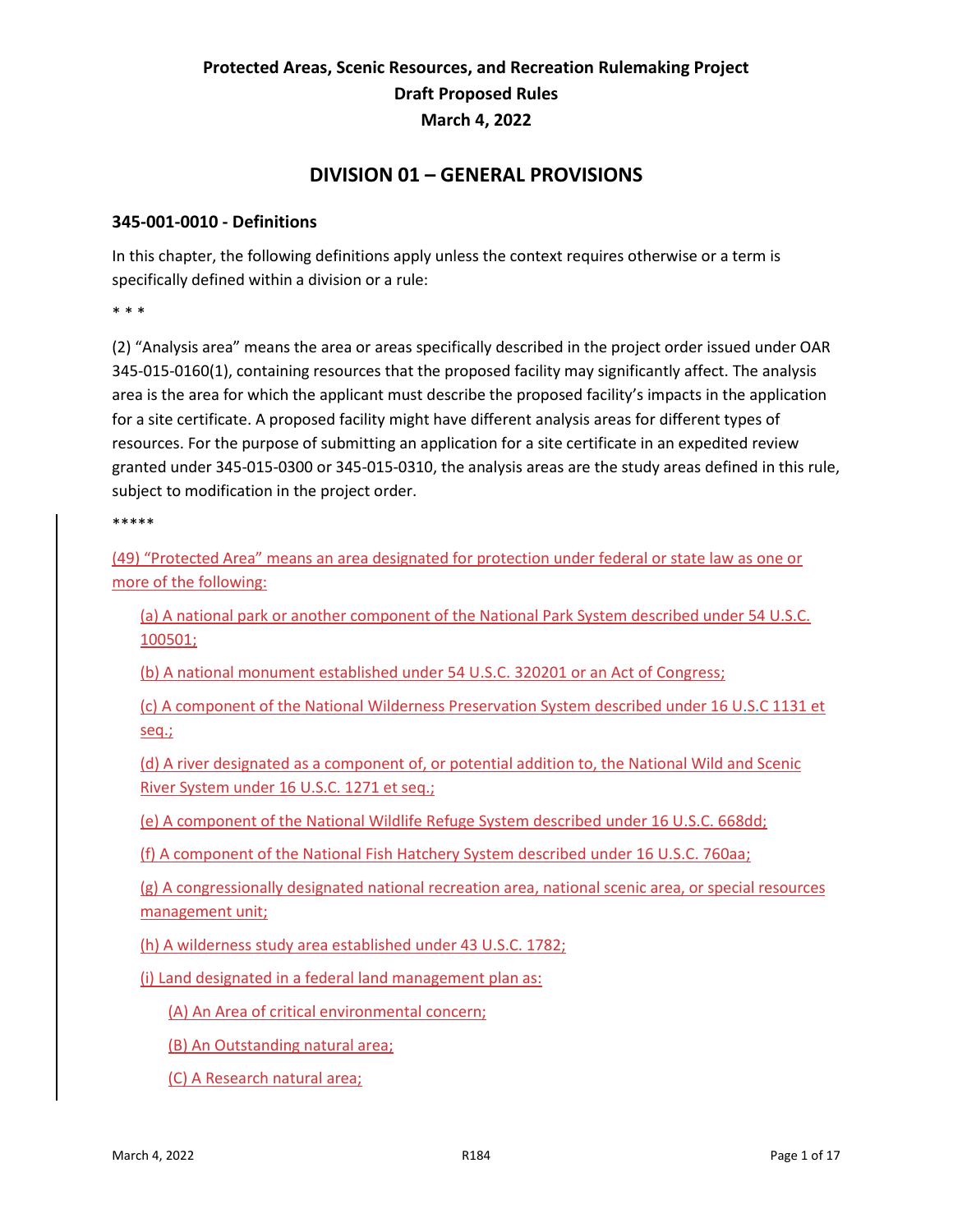(D) An Experimental Forest or Range; or

(E) A Special Interest Area;

(j) A state park, wayside, or other area owned or managed by the Oregon Department of Parks and Recreation for scenic, historic, natural, cultural or recreational purposes under ORS 390.121

(k) The Willamette River Greenway created under ORS 390.310 to 390.368;

(l) A natural area listed in the Oregon Register of Natural Areas under ORS 273.581;

(m) The South Slough National Estuarine Research Reserve, described under ORS 273.563;

(n) A component of the Oregon Scenic Waterways System designated under ORS 390.805 to 390.925;

(o) A state wildlife area, refuge, or management area established under ORS chapter 496;

(p) A state fish hatchery established under ORS chapter 496 or 506;

(q) An agricultural experiment station, experimental area, or research center established by Oregon State University under ORS chapter 567; or

(r) A research forest established by Oregon State University under ORS 526.215.

\* \* \* \* \*

(5152) "Reviewing agency" means any of the following officers, agencies or tribes:

(a) The Department of Environmental Quality;

(b) The Water Resources Commission and the Water Resources Director through the Water Resources Department;

- (c) The Fish and Wildlife Commission through the Oregon Department of Fish and Wildlife;
- (d) The State Geologist;
- (e) The Department of Forestry;
- (f) The Public Utility Commission of Oregon;
- (g) The Oregon Department of Agriculture;
- (h) The Department of Land Conservation and Development;
- (i) The Oregon Department of Aviation;
- (j) The Pacific Northwest Electric Power and Conservation Planning Council;
- (k) The Office of State Fire Marshal;
- (l) The Department of State Lands;
- (m) The State Historic Preservation Office;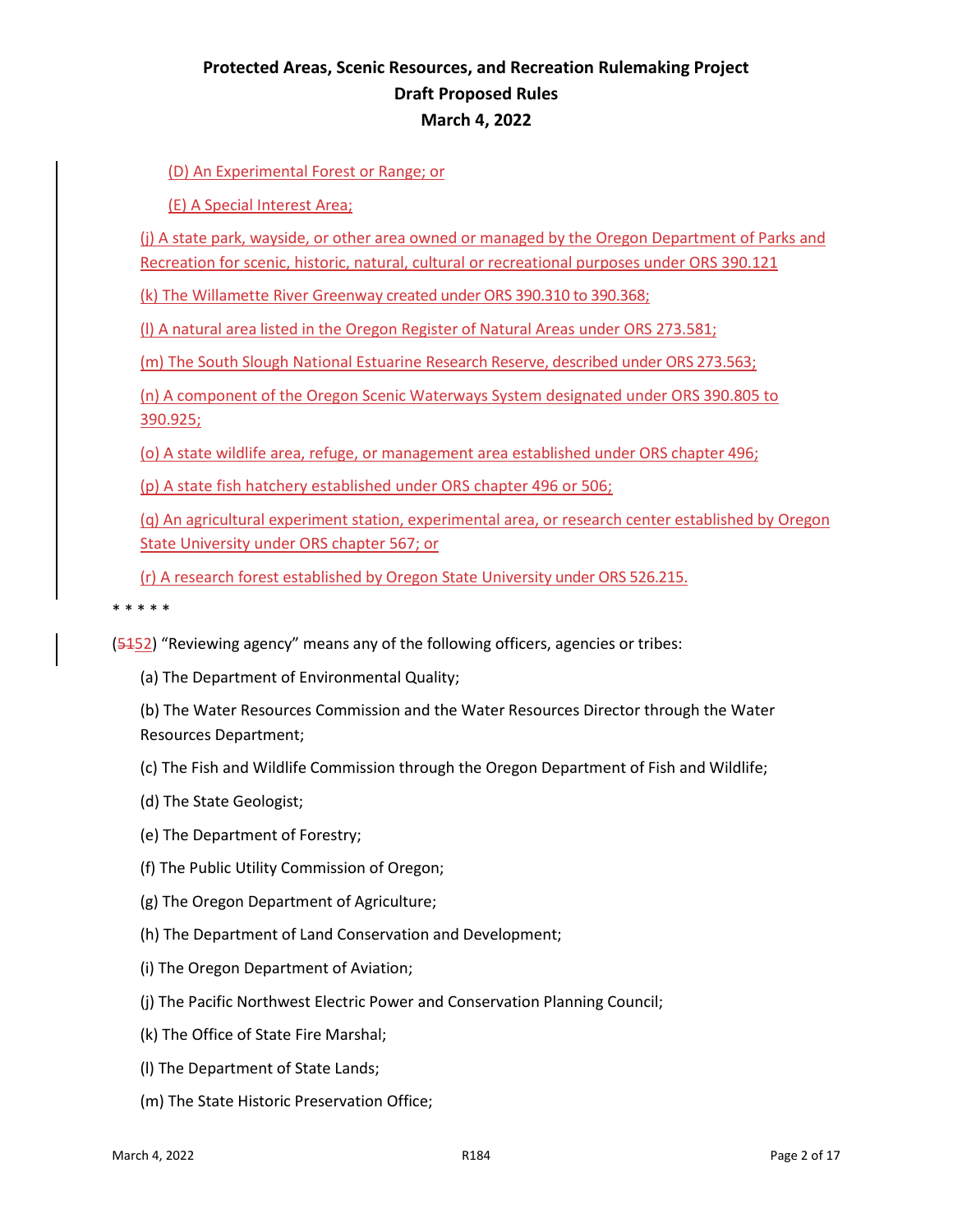(n) Any other agency identified by the Department;

(o) Any tribe identified by the Legislative Commission on Indian Services as affected by the proposed facility;

(p) The governing body of any incorporated city or county in Oregon within the study area as defined in OAR 345-001-0010 for impacts to public services;

(q) Any special advisory group designated by the Council under ORS 469.480; and

(r) The federal land management agency with jurisdiction if any part of the proposed site is on federal land.

(5253) "Significant" means having an important consequence, either alone or in combination with other factors, based upon the magnitude and likelihood of the impact on the affected human population or natural resources, or on the importance of the natural resource affected, considering the context of the action or impact, its intensity and the degree to which possible impacts are caused by the proposed action. Nothing in this definition is intended to require a statistical analysis of the magnitude or likelihood of a particular impact.

\* \* \* \* \*

(5960) "Study area" means an area defined in this rule. Except as specified in subsections (f) and (g), the study area is an area that includes all the area within the site boundary and the area within the following distances from the site boundary:

(a) For impacts to threatened and endangered plant and animal species, 5 miles.

(b) For impacts to scenic resources and to public services, 10 miles.

(c) For land use impacts and impacts to fish and wildlife habitat, one-half mile.

(d) For impacts to recreational opportunities, 5 miles.

(e) For impacts to protected areas described in OAR 345-022-0040, 20 miles.

(f) The distance stated in subsection (a) above does not apply to surface facilities related to an underground gas storage reservoir.

(g) The distances stated in subsections (a) and (d) above do not apply to pipelines or transmission lines.

\* \* \* \* \*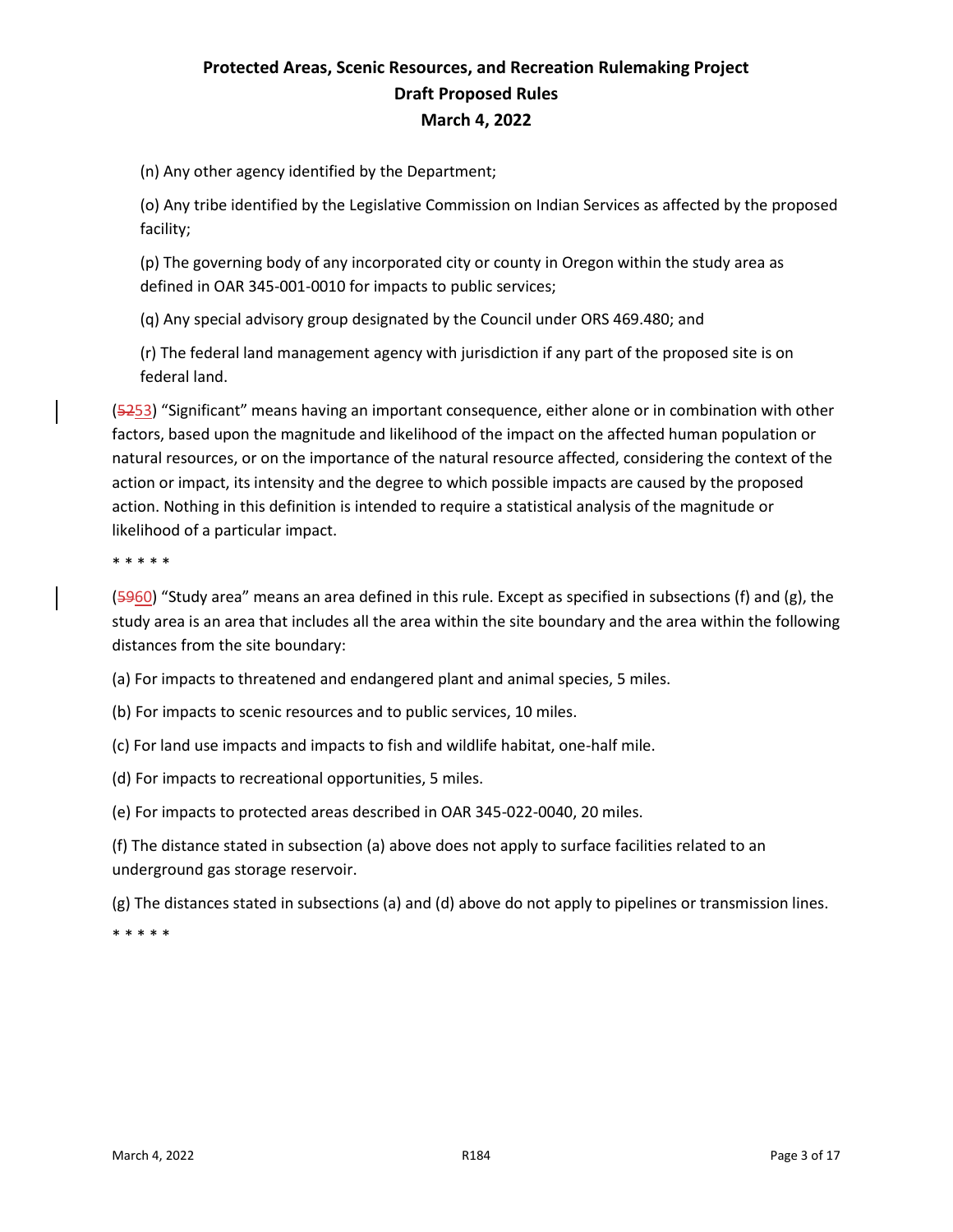#### **DIVISION 20 - NOTICE OF INTENT**

#### <span id="page-4-1"></span><span id="page-4-0"></span>**345-020-0011 - Contents of a Notice of Intent**

(1) The applicant must, to the extent reasonably practicable, include in the notice of intent (NOI) the information described in the following subsections. If the applicant proposes alternative sites, the applicant must describe each alternative separately. The applicant must designate the information with the appropriate exhibit label identified in the following subsections:

\* \* \* \* \*

(d) **Exhibit D.** If the proposed energy facility is a pipeline or a transmission line or has, as a related or supporting facility, a transmission line or pipeline that, by itself, is an energy facility under the definition in ORS 469.300, identification of at least two proposed corridors, as defined in OAR 345- 001-0010, or identification of a single proposed corridor with an explanation of why alternate corridors are unlikely to better meet the applicant's needs and satisfy the Council's standards. The applicant must include an explanation of the basis for selecting the proposed corridors and, for each proposed corridor, the information described in subsections (e), (g), (i), (j), (k),  $(L)$ , (no) and (pq) that is available from existing maps, aerial photographs, and a search of readily available literature.

\* \* \*

(g) **Exhibit G.** A map or maps showing:

(A) The proposed locations of the energy facility site, all related or supporting facility sites and all areas that might be temporarily disturbed during construction of the facility in relation to major roads, water bodies, cities and towns, important landmarks and topographic features;

(B) The proposed locations of the corridors the applicant has identified under subsection (d) in relation to major roads, water bodies, cities and towns, important landmarks and topographic features;

(C) The study areas for the proposed facility as defined in OAR 345-001-0010;

(D) The topography of the study areas including streams, rivers, lakes, major roads and contour lines;

(E) All protected areas in the study area as defined in OAR 345-001-0010 for impacts to protected areas;

(F) The location of any potential waters of the state or waters of the United States that are on or adjacent to the site; and

(G) For energy generation facilities, the approximate locations of any other energy generation facilities that are known to the applicant to be permitted at the state or local level within the study area as defined in OAR 345-001-0010 for impacts to public services.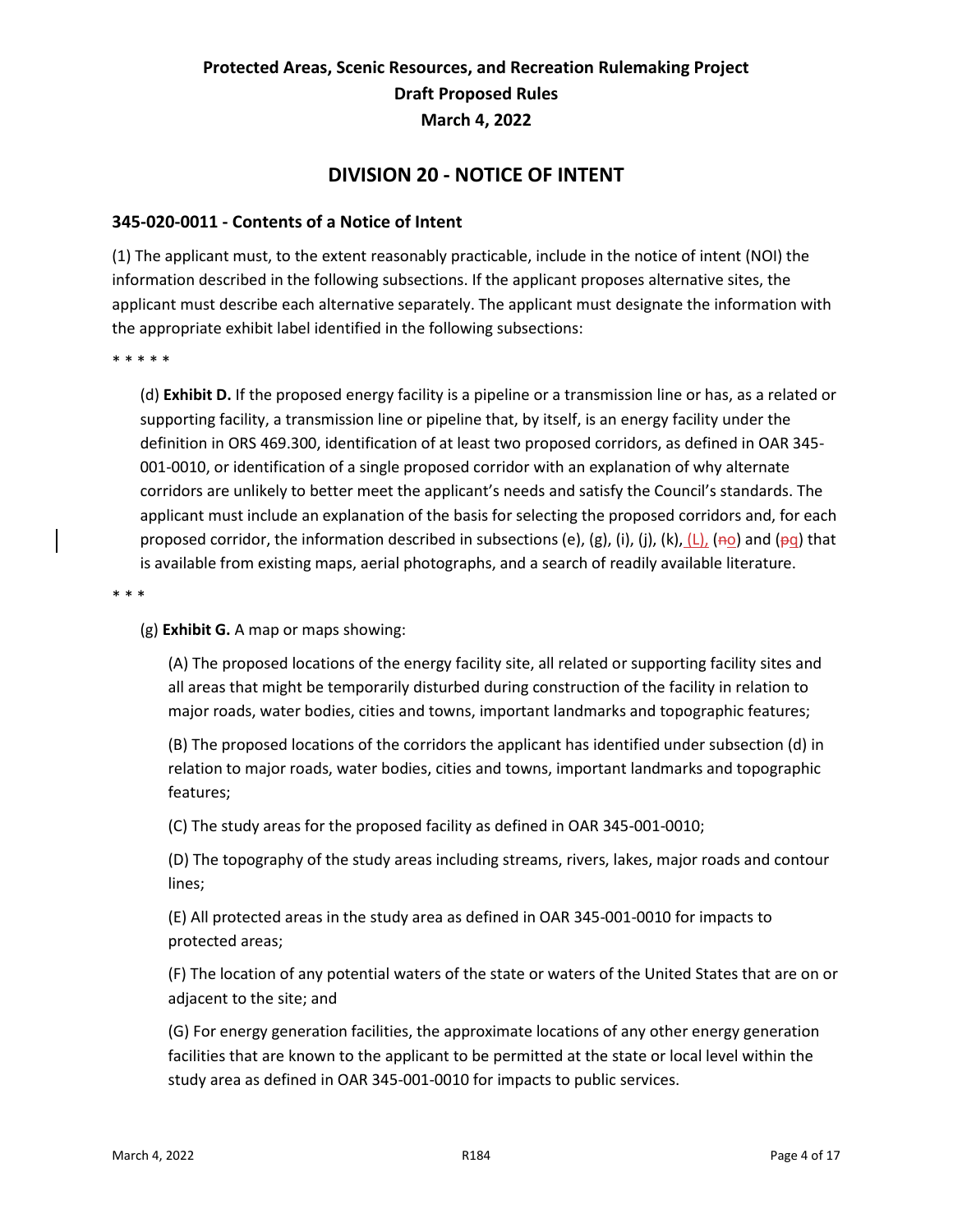#### \* \* \* \* \*

(j) **Exhibit J.** Identification of significant potential significant environmental impacts of construction and operation of the proposed facility on resources in the study areas, including those impacts affecting air quality, surface and ground water quality and availability, wildlife and wildlife habitat, threatened and endangered plant and animal species, historic, cultural and archaeological resources, scenic and aesthetic areasresources, recreation opportunities, and land use.

(k) **Exhibit K.** Information about significant potential adverse impacts of construction and operation of the proposed facility on the ability of communities in the study area to provide the services listed in OAR 345-022-0110.

(L) **Exhibit L.** A list of all protected areas in the study area for impacts to protected areas identifying:

(A) The distance and direction of the protected area from the proposed facility;

(B) The basis for protection of the area, by reference to a specific subsection under OAR 345- 001-0010(49); and

(C) The name, mailing address, phone number, and email address of the land management agency or organization with jurisdiction over the protected area;

(Im) **Exhibit LM.** Information about anticipated water use during construction and operation of the proposed facility, including:

(A) A description of each source of water and the applicant's estimate of the amount of water the facility will need from each source;

(B) If a new water right is required, the approximate location of the points of diversion and the estimated quantity of water to be taken at each point; and

(C) For operation, the source of cooling water and the estimated consumptive use of cooling water, based on annual average conditions.

\* \* \* \* \*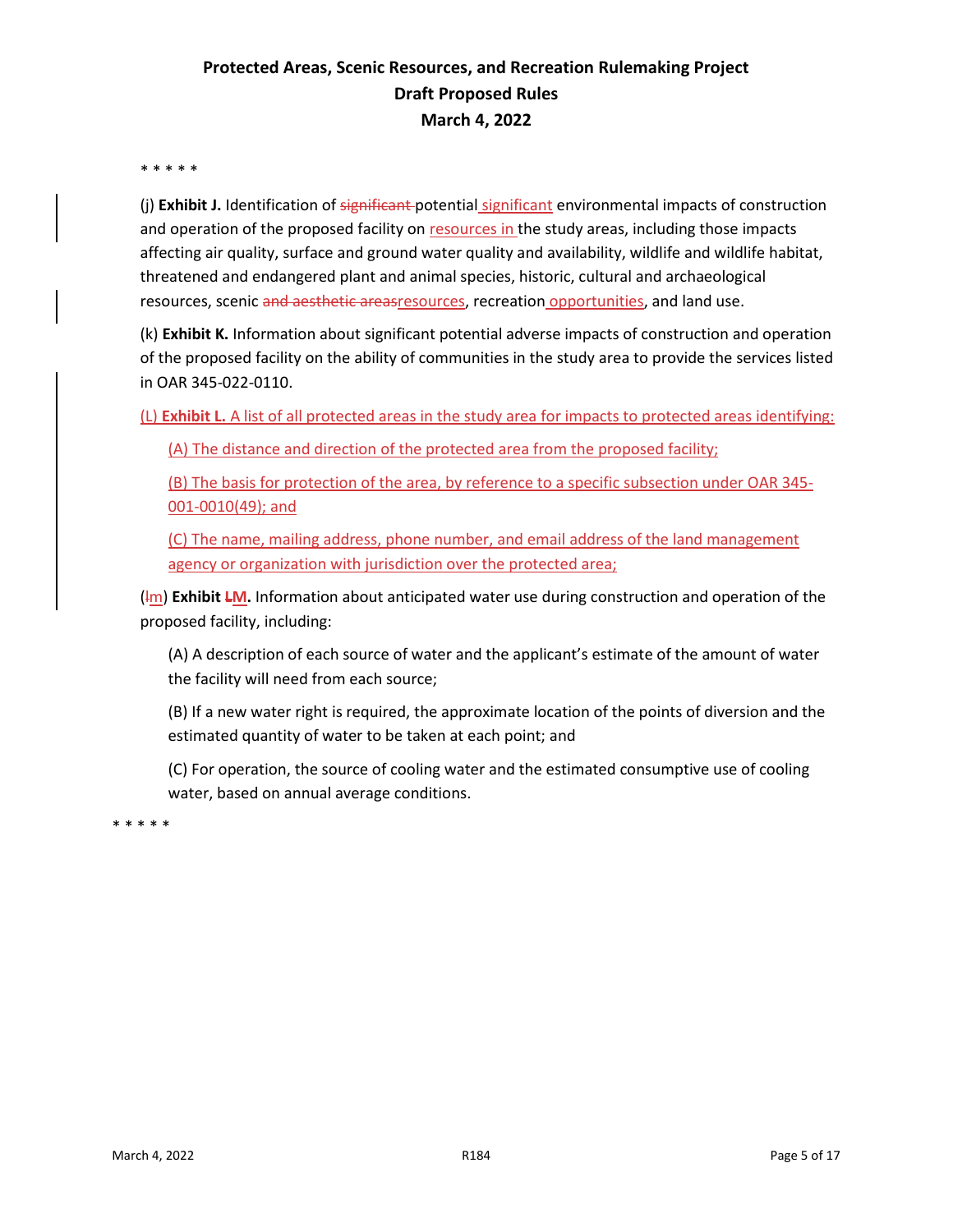#### **DIVISION 21 - APPLICATION FOR SITE CERTIFICATE**

#### <span id="page-6-1"></span><span id="page-6-0"></span>**345-021-0010 - Contents of an Application**

(1) The project order described in OAR 345-015-0160(1) identifies the provisions of this rule applicable to the application for the proposed facility, including any appropriate modifications to applicable provisions of this rule. The applicant must include in its application for a site certificate information that addresses each provision of this rule identified in the project order. The applicant must designate the information with the appropriate exhibit label identified in the following subsections. If the same information is required in each of several exhibits the applicant may provide the required information in one exhibit and include appropriate references in the others. For the purpose of submitting an application for a site certificate in an expedited review granted under OAR 345-015-0300 or 345-015- 0310, the applicant must include information that addresses all provisions of this rule. In such expedited reviews, analysis areas addressed in this rule are the study areas defined in OAR 345-001-0010, subject to later modification in the project order.

#### \* \* \* \* \*

(b) **Exhibit B.** Information about the proposed facility, construction schedule and temporary disturbances of the site, including:

(A) A description of the proposed energy facility, including as applicable:

(i) The nominal electric generating capacity and the average electrical generating capacity, as defined in ORS 469.300;

(ii) Major components, structures and systems, including a description of the size, type and configuration of equipment used to generate electricity and useful thermal energy;

(iii) A site plan and general arrangement of buildings, equipment and structures;

(iv) Fuel and chemical storage facilities, including structures and systems for spill containment;

- (v) Equipment and systems for fire prevention and control;
- (vi) For thermal power plants:

(I) A discussion of the source, quantity and availability of all fuels proposed to be used in the facility to generate electricity or useful thermal energy;

(II) Process flow, including power cycle and steam cycle diagrams to describe the energy flows within the system;

(III) Equipment and systems for disposal of waste heat;

(IV) The fuel chargeable to power heat rate;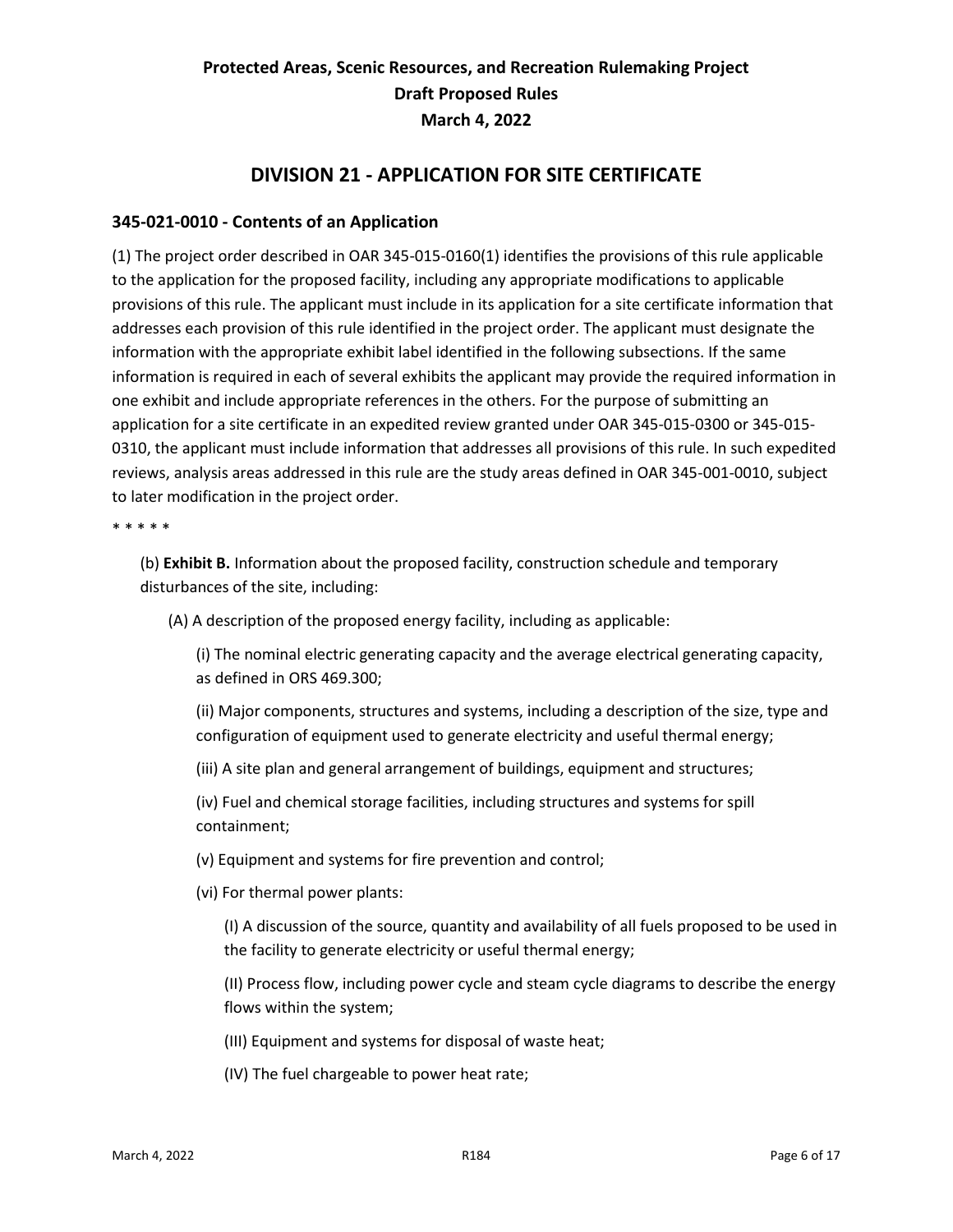(vii) For surface facilities related to underground gas storage, estimated daily injection and withdrawal rates, horsepower compression required to operate at design injection or withdrawal rates, operating pressure range and fuel type of compressors;

(viii) For facilities to store liquefied natural gas, the volume, maximum pressure, liquefication and gasification capacity in thousand cubic feet per hour;

(B) A description of major components, structures and systems of each related or supporting facility;

(C) The approximate dimensions of major facility structures and visible features;

(D) If the proposed energy facility is a pipeline or a transmission line or has, as a related or supporting facility, a transmission line or pipeline that, by itself, is an energy facility under the definition in ORS 469.300, a corridor selection assessment explaining how the applicant selected the corridors for analysis in the application. In the assessment, the applicant must evaluate the corridor adjustments the Department has described in the project order, if any. The applicant may select any corridor for analysis in the application and may select more than one corridor. However, if the applicant selects a new corridor, then the applicant must explain why the applicant did not present the new corridor for comment at an informational meeting under OAR 345-015-0130. In the assessment, the applicant must discuss the reasons for selecting the corridors, based upon evaluation of the following factors:

(i) Least disturbance to streams, rivers and wetlands during construction;

(ii) Least percentage of the total length of the pipeline or transmission line that would be located within areas of Habitat Category 1, as described by the Oregon Department of Fish and Wildlife;

(iii) Greatest percentage of the total length of the pipeline or transmission line that would be located within or adjacent to public roads and existing pipeline or transmission line rights-of-way;

(iv) Least percentage of the total length of the pipeline or transmission line that would be located within lands that require zone changes, variances or exceptions;

(v) Least percentage of the total length of the pipeline or transmission line that would be located in a protected area as described in OAR 345-022-0040;

(vi) Least disturbance to areas where historical, cultural or archaeological resources are likely to exist;

(vii) Greatest percentage of the total length of the pipeline or transmission line that would be located to avoid seismic, geological and soils hazards;

(viii) Least percentage of the total length of the pipeline or transmission line that would be located within lands zoned for exclusive farm use;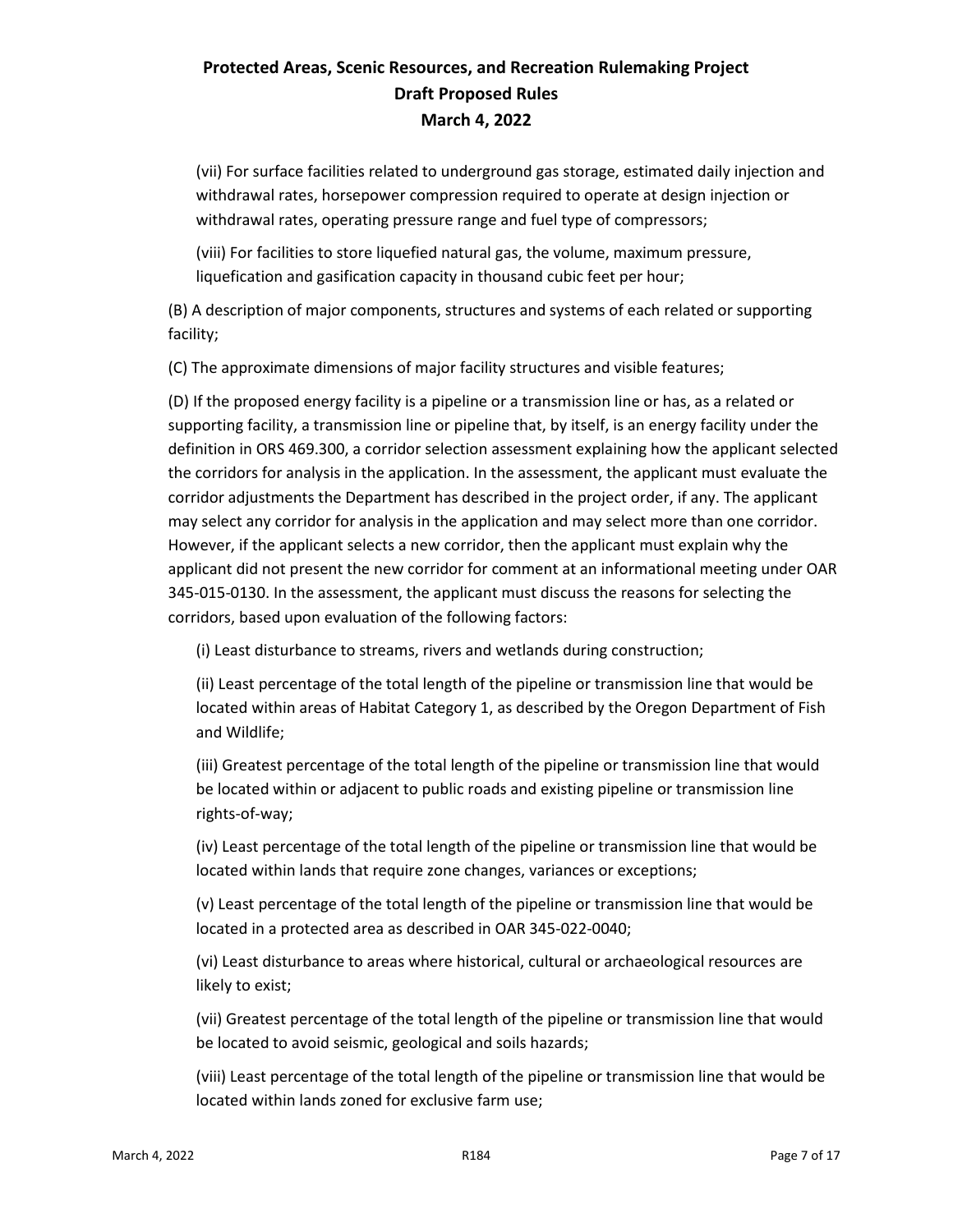(E) If the proposed energy facility is a pipeline or transmission line or has, as a related or supporting facility, a transmission line or pipeline of any size:

(i) The length of the pipeline or transmission line;

(ii) The proposed right-of-way width of the pipeline or transmission line, including to what extent new right-of-way will be required or existing right-of-way will be widened;

(iii) If the proposed transmission line or pipeline corridor follows or includes public right-ofway, a description of where the transmission line or pipeline would be located within the public right-of-way, to the extent known. If the applicant proposes to locate all or part of a transmission line or pipeline adjacent to but not within the public right-of-way, describe the reasons for locating the transmission line or pipeline outside the public right-of-way. The applicant must include a set of clear and objective criteria and a description of the type of evidence that would support locating the transmission line or pipeline outside the public right-of-way, based on those criteria;

(iv) For pipelines, the operating pressure and delivery capacity in thousand cubic feet per day and the diameter and location, above or below ground, of each pipeline;

(v) For transmission lines, the rated voltage, load carrying capacity, and type of current and a description of transmission line structures and their dimensions; and

(F) A construction schedule including the date by which the applicant proposes to begin construction and the date by which the applicant proposes to complete construction. Construction is defined in OAR 345-001-0010. The applicant must describe in this exhibit all work on the site that the applicant intends to begin before the Council issues a site certificate. The applicant must include an estimate of the cost of that work. For the purpose of this exhibit, "work on the site" means any work within a site or corridor, other than surveying, exploration or other activities to define or characterize the site or corridor, that the applicant anticipates or has performed as of the time of submitting the application.

(c) **Exhibit C.** Information about the location of the proposed facility, including:

(A) A map or maps showing the proposed locations of the energy facility site, all related or supporting facility sites and all areas that might be temporarily disturbed during construction of the facility in relation to major roads, water bodies, cities and towns, important landmarks and topographic features, using a scale of 1 inch = 2000 feet or smaller when necessary to show detail;

(B) A description of the location of the proposed energy facility site, the proposed site of each related or supporting facility and areas of temporary disturbance, including the total land area (in acres) within the proposed site boundary, the total area of permanent disturbance, and the total area of temporary disturbance. If a proposed pipeline or transmission line is to follow an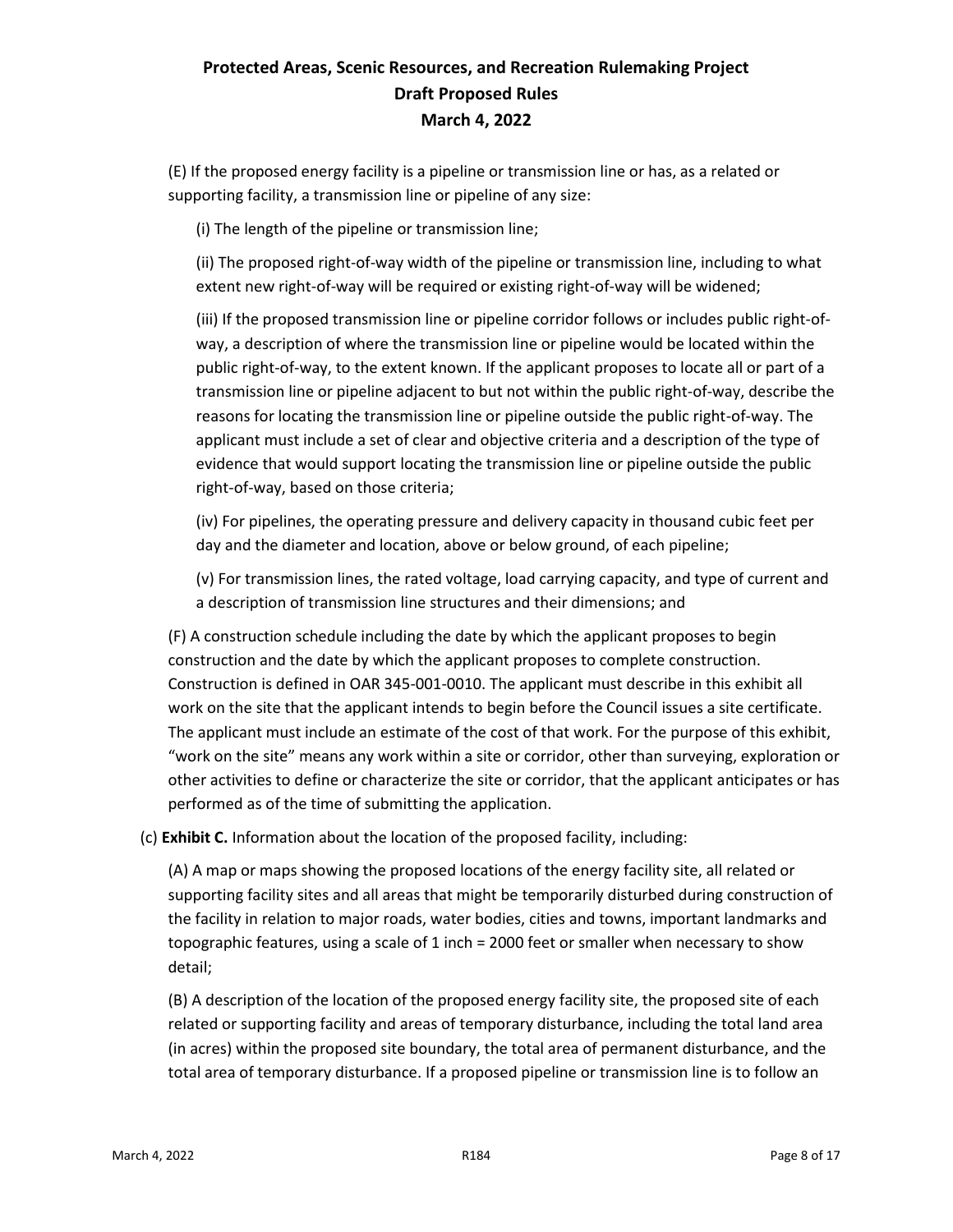existing road, pipeline or transmission line, the applicant must state to which side of the existing road, pipeline or transmission line the proposed facility will run, to the extent this is known; and

(C) For energy generation facilities, a map showing the approximate locations of any other energy generation facilities that are known to the applicant to be permitted at the state or local level within the study area as defined in OAR 345-001-0010 for impacts to public services;

\* \* \* \* \*

(L) Exhibit L. Information about the **potential impacts of the proposed facility's impact** on protected areas in the analysis area, providing evidence to support a finding by the Council as required by OAR 345-022-0040, including:

(A) A list of the all protected areas within the analysis area showing identifying:

(i) T<sub>the</sub> distance and direction of the protected area from the proposed facility;

(ii) and  $t$ The basis for protection by reference to a specific subsection under OAR 345-022-0040(1)001-0010(49); and

(iii) The name, mailing address, phone number, and email address of the land management agency or organization with jurisdiction over the protected area;

(B) A map showing the location of the proposed facility in relation to the protected areas-listed in OAR 345-022-0040 located within the analysis area; and

(C) A description of significant potential impacts of the proposed facility, if any, on the protected areas including, but not limited to, potential impacts such as:

(i) Noise resulting from facility construction or operation;

- (ii) Increased traffic resulting from facility construction or operation;
- (iii) Water use during facility construction or operation;
- (iv) Wastewater disposal resulting from facility construction or operation;
- (v) Visual impacts of facility structures or plumes; and

(vi) Visual impacts from air emissions resulting from facility construction or operation, including, but not limited to, impacts on Class 1 Areas as described in OAR 340-204-0050.

\* \* \* \* \*

(r) Exhibit R. An analysis of significant potential visual impacts of the proposed facility, if any, on significant or important scenic resources identified as significant or important in local land use plans, tribal land management plans and federal land management plans for any lands located within the analysis area, providing evidence to support a finding by the Council as required by under OAR 345-022-0080, including: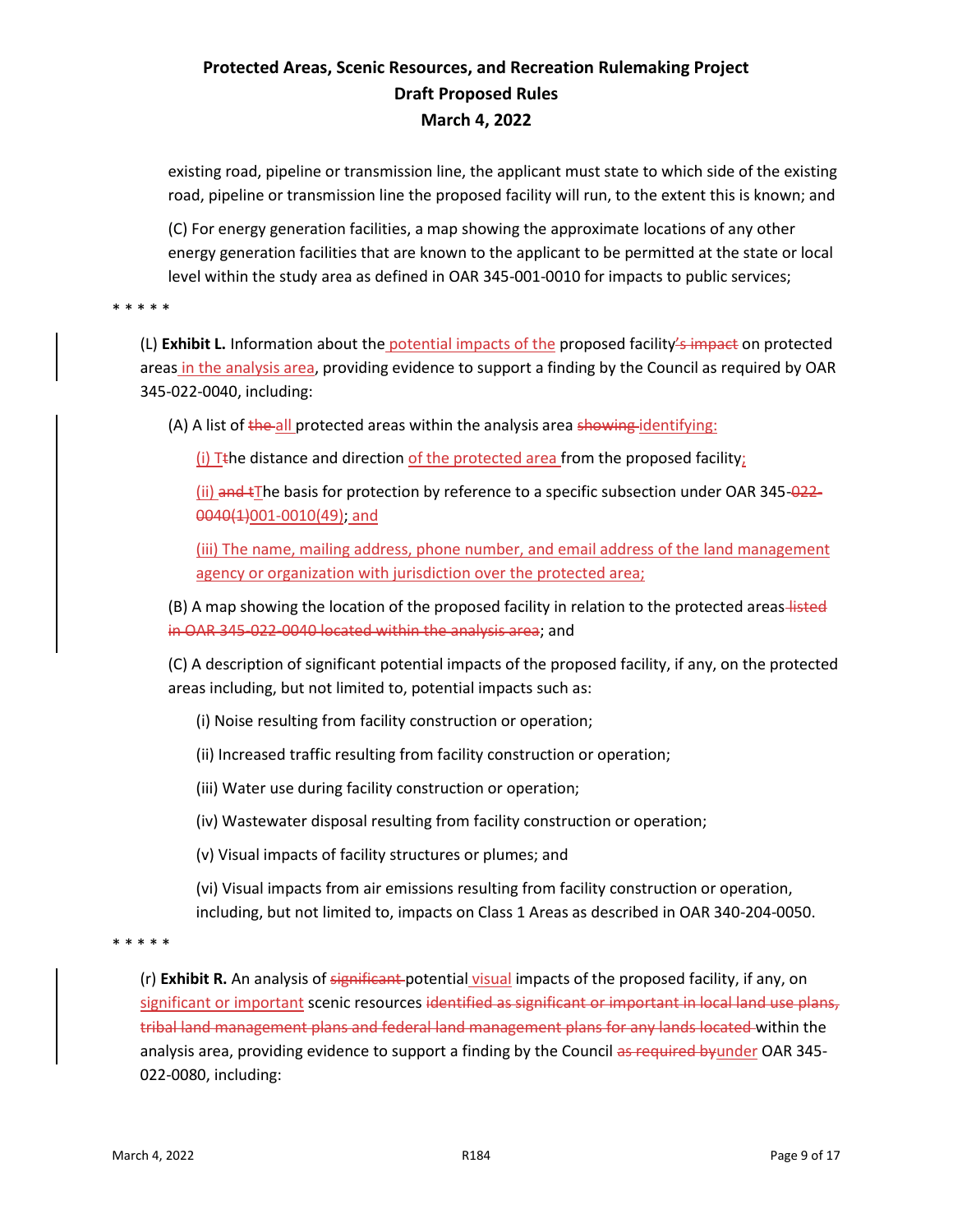(A) An list of the inventory of scenic resources identified as significant or important in a land use management plan adopted by one or more local, tribal, state, or and federal government or agency plans that addressapplicable to lands within the analysis area for scenic resources. The applicant must provide a list of the land management plans reviewed in developing the inventory and;

(B) Identification and description of the scenic resources identified as significant or important in the plans listed in (A), including a copy of the relevant portions of the management-plans that identifies the resource as significant or important;

(B) A map or maps showing the location of the scenic resources described under paragraph (A) in relation to the site of the proposed facility;

(C) A description of the methodology the applicant used to identify and assess significant potential adverse visual impacts to the scenic resources identified in paragraph (BA);

(D) Identification of potential visual impacts to the scenic resources identified in paragraph (A), including, but not limited to, impacts such as:

(i) Loss of vegetation or alteration of the landscape as a result of construction or operation; and

(ii) Changes in landscape character or quality due to facility structures Visual impacts of facility structures or plumes; and

(iii) Loss of visibility due to air emissions or other pollution resulting from facility construction or operation of the proposed facility;

(E) An assessment of the significance of the visual impacts described under paragraph (D);

 $(BF)$  A description of  $F$ the measures the applicant proposes to avoid, reduce or otherwise mitigate any potential significant adverse visual impacts; and

(E) A map or maps showing the location of the scenic resources described under (B); and

 $(FG)$  The applicant's proposed monitoring program, if any, for impacts to scenic resources.

\* \* \* \* \*

(t) **Exhibit T.** Information about the impacts the proposed facility would have on important recreational opportunities in the analysis area, providing evidence to support a finding by the Council as required by OAR 345-022-0100, including:

(A) A description of the recreational opportunities in the analysis area that includes information on the factors listed in OAR 345-022-0100(1) as a basis for identifying important recreational opportunities;

(B) A description of any significant potential adverse impacts to the important opportunities identified in (A) including, but not limited to: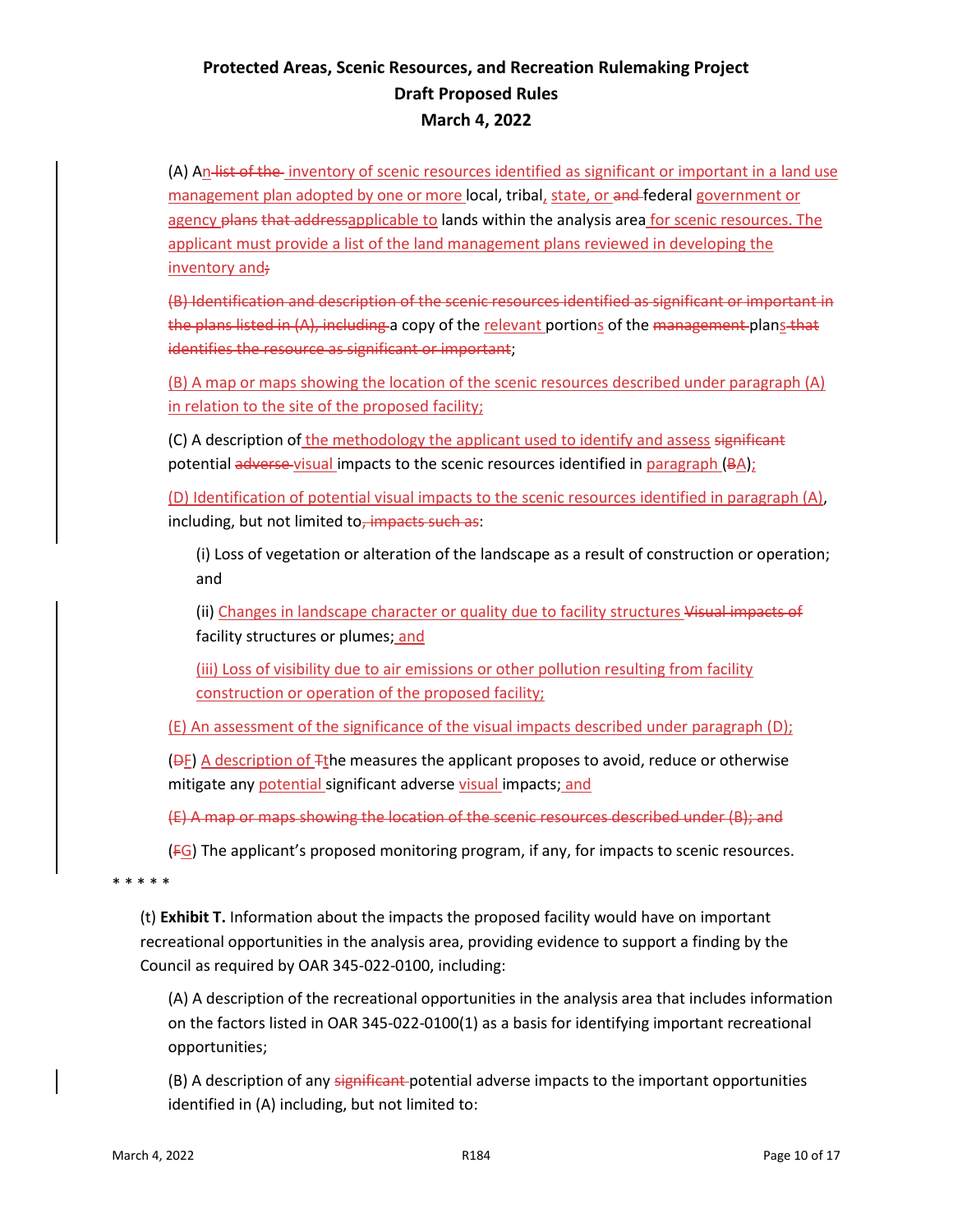(i) Direct or indirect loss of a recreational opportunity as a result of facility construction or operation;

(ii) Noise resulting from facility construction or operation;

(iii) Increased traffic resulting from facility construction or operation;

(iv) Visual impacts of facility structures or plumes;

(C) An evaluation of the significance of the potential adverse impacts identified under paragraph (B); and

 $(ED)$  A description of any measures the applicant proposes to avoid, reduce or otherwise mitigate the any significant adverse impacts identified in paragraph (BC);

 $(\overline{DE})$  A map of the analysis area showing the locations of important recreational opportunities identified in (A) in relation to the proposed facility; and

 $E$ ) The applicant's proposed monitoring program, if any, for impacts to important recreational opportunities.

\* \* \* \* \*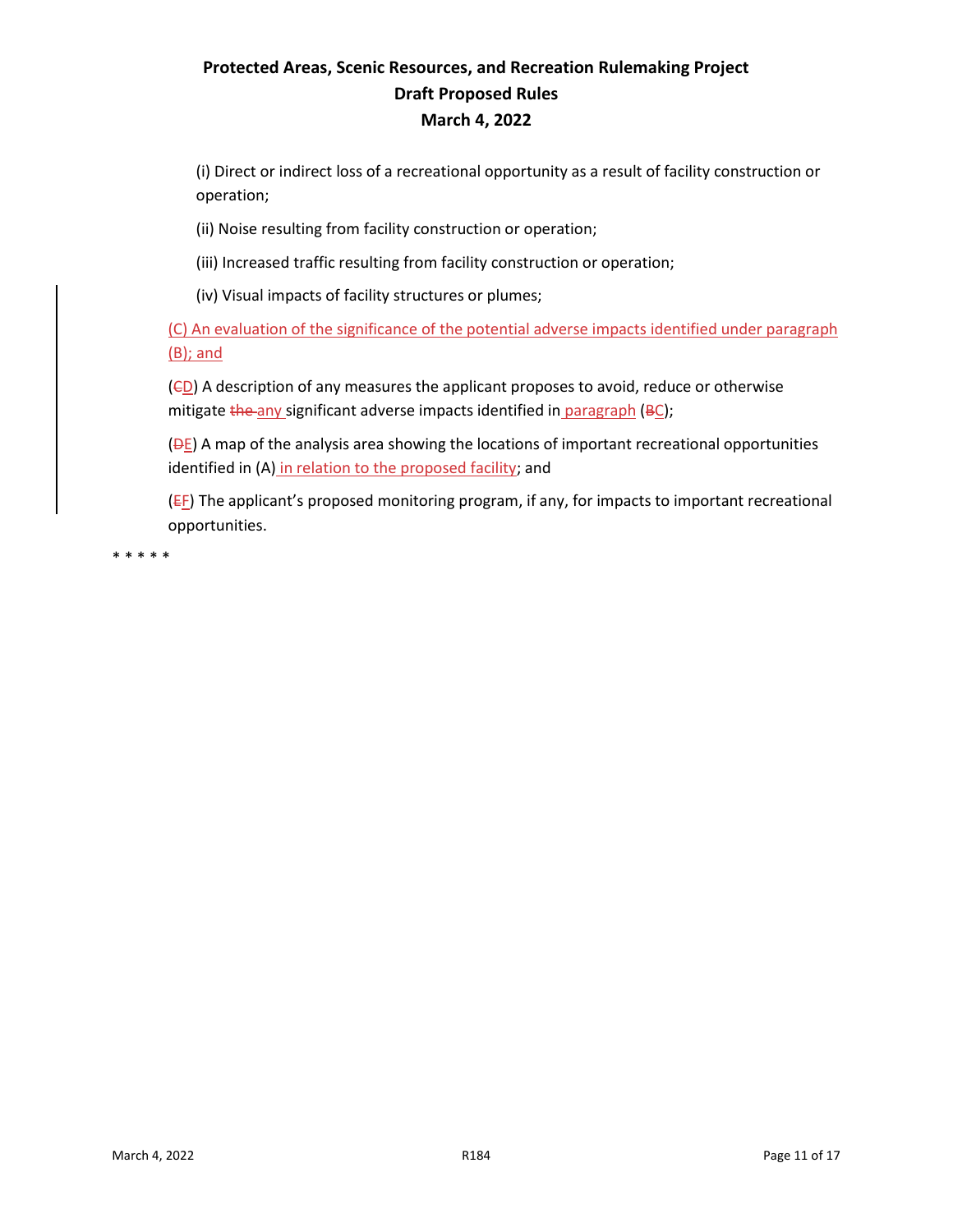#### **DIVISION 22 - GENERAL STANDARDS FOR SITING FACILITIES**

#### <span id="page-12-1"></span><span id="page-12-0"></span>**345-022-0040 - Protected Areas**

(1) Except as provided in sections (2) and (3),To issue a site certificate, the Council shall must find:

(a) The not issue a site certificate for a proposed facility will not be located within the boundaries of a protected areas listed below designated on or before the date the application for site certificate or request for amendment was determined to be complete under OAR 345-015-0190 or 345-027-0363.

(b) To issue a site certificate for a proposed facility located outside the areas listed below, the Council must find that, tTaking into account mitigation, the design, construction and operation of the facility are not likely to result in significant adverse impacts to the areas listed belowa protected area designated on or before the date the application for site certificate or request for amendment was determined to be complete under OAR 345-015-0190 or 345-027-0363.

#### *[NOTE: Staff recommends the Council move the definition of "protected area" to OAR 345-001-0010. The mark-up language is retained here for reference.]*

OAR 345-001-0010(X) ReferencesAs used in this rule, to "protected areas" means an area designated for protection under federal or state statutes or regulations as one or more of the following are to the designations in effect as of May 11, 2007:

(a) A Nnational parks<sub>r</sub> or another component of the National Park System described under 54 U.S.C. 100501 including but not limited to Crater Lake National Park and Fort Clatsop National Memorial;

(b) A Nnational monuments, established under 54 U.S.C. 320201 or an act of Congress-including but not limited to John Day Fossil Bed National Monument, Newberry National Volcanic Monument and Oregon Caves National Monument;

(c) A component of the National Wilderness Preservation System areas established pursuant to The Wilderness Act, described under 16 U.S.C. 1131 et seq.; and areas recommended for designation as wilderness areas pursuant to 43 U.S.C. 1782;

(d) A river designated as a component of, or potential addition to, the National Wild and Scenic River System under 16 U.S.C. 1271 et seq.;

(de) A component of the National and state wWildlife FRefuges System described under 16 U.S.C. 668dd;, including but not limited to Ankeny, Bandon Marsh, Baskett Slough, Bear Valley, Cape Meares, Cold Springs, Deer Flat, Hart Mountain, Julia Butler Hansen, Klamath Forest, Lewis and Clark, Lower Klamath, Malheur, McKay Creek, Oregon Islands, Sheldon, Three Arch Rocks, Umatilla, Upper Klamath, and William L. Finley;

(e) National coordination areas, including but not limited to Government Island, Ochoco and Summer Lake;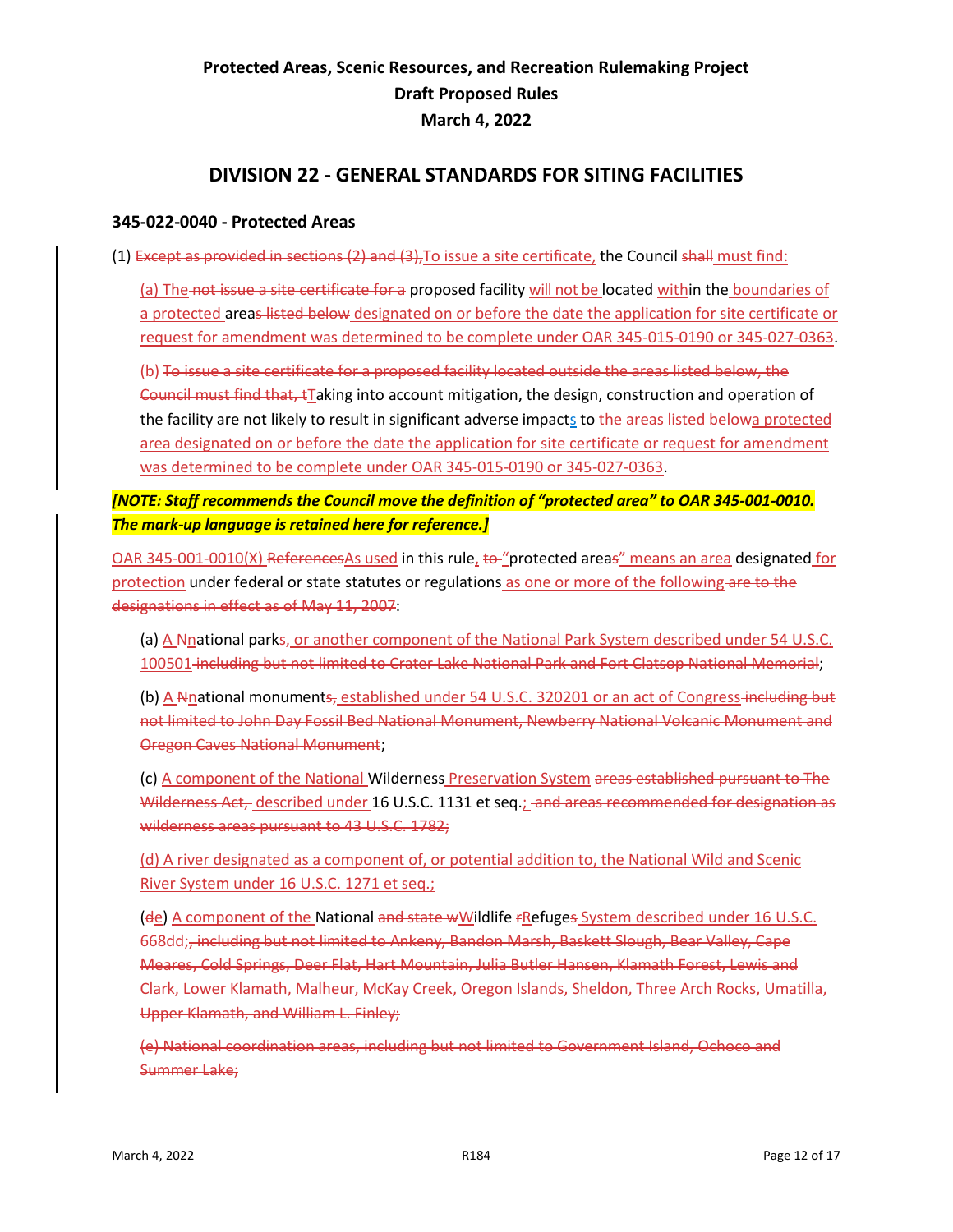(f) A component of the National and state fish hatcheriesFish Hatchery System described under 16 U.S.C. 760aa, including but not limited to Eagle Creek and Warm Springs;

(g) A congressionally designated Nnational recreation area, andnational scenic areas, or special resources management unitincluding but not limited to Oregon Dunes National Recreation Area, Hell's Canyon National Recreation Area, and the Oregon Cascades Recreation Area, and Columbia River Gorge National Scenic Area;

(h) A wilderness study area established under 43 U.S.C. 1782;

(i) Land designated in a federal land management plan as:

(A) An Area of Critical Environmental Concern;

(B) An Outstanding Natural Area;

(C) Research Natural Area;

(D) An Experimental Forest or Range; or

(E) A Special Interest Areal;

(hi) A Sstate parks and, waysides, or other area as listed owned or managed by the Oregon Department of Parks and Recreation for scenic, historic, natural, cultural or recreational purposes under ORS 390.121 and

(k) the The Willamette River Greenway created under ORS 390.310 to 390.368;

(iL) A State natural heritage areas listed in the Oregon Register of Natural Heritage Areas pursuant tounder ORS 273.581;

(im) TheState estuarine sanctuaries, including but not limited to South Slough National Estuarine SanctuaryResearch Reserve, described under ORS 273.553, OAR Chapter 142;

(kn) A component of the Oregon Scenic waterways Waterways System designated pursuant tounder ORS 390.805 to 390.826925, wild or scenic rivers designated pursuant to 16 U.S.C. 1271 et seq., and those waterways and rivers listed as potentials for designation;

(o) A state wildlife area, refuge, or management area established under ORS chapter 496;

(p) A state fish hatchery established under ORS chapter 496 or 506;

(l) Experimental areas established by the Rangeland Resources Program, College of Agriculture, Oregon State University: the Prineville site, the Burns (Squaw Butte) site, the Starkey site and the Union site;

(<del>m</del>g) An Aagricultural experimental stations, experimental area, or research center established by the College of Agriculture, Oregon State University under ORS chapter 567, including but not limited to:

Coastal Oregon Marine Experiment Station, Astoria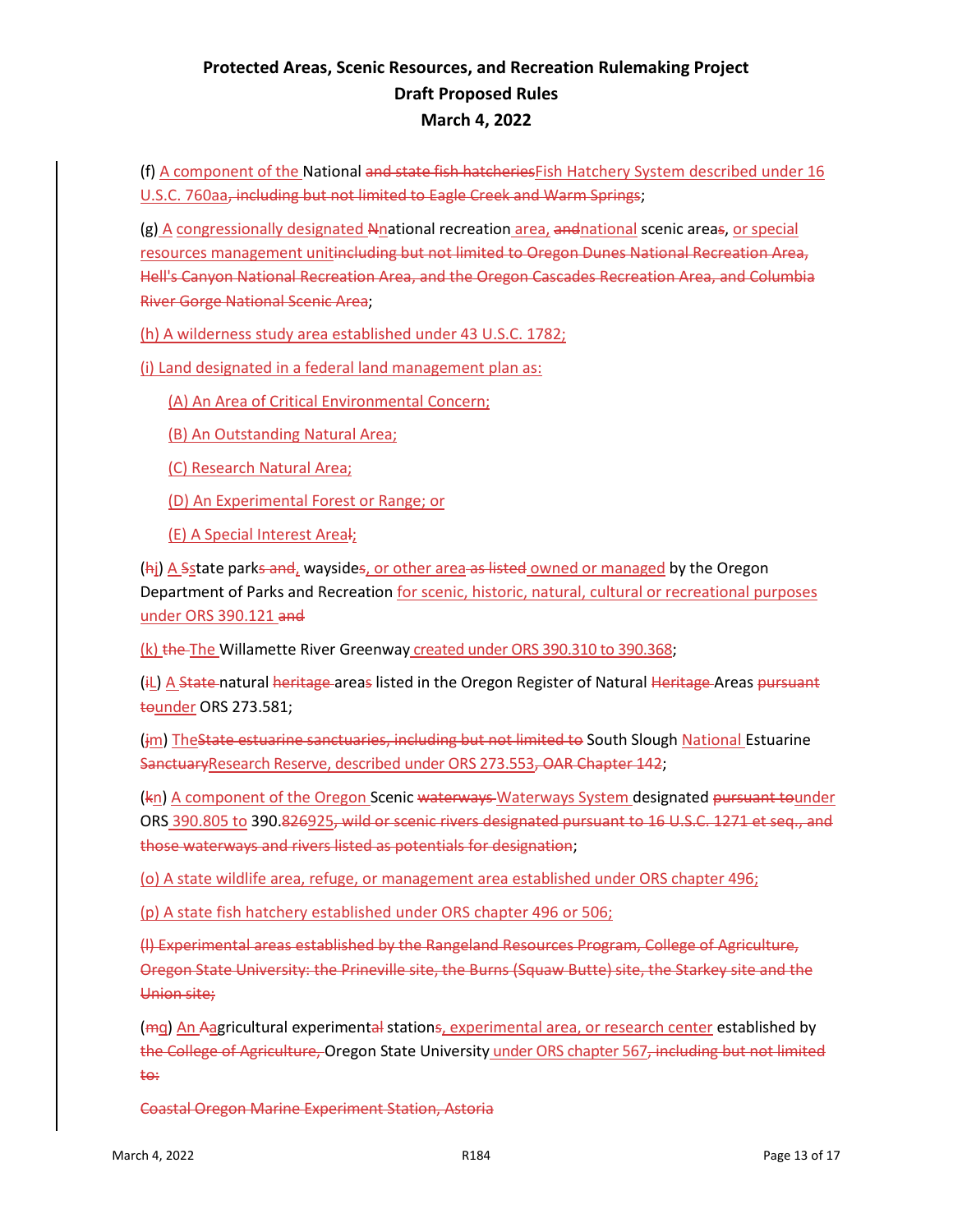Mid-Columbia Agriculture Research and Extension Center, Hood River Agriculture Research and Extension Center, Hermiston Columbia Basin Agriculture Research Center, Pendleton Columbia Basin Agriculture Research Center, Moro North Willamette Research and Extension Center, Aurora East Oregon Agriculture Research Center, Union Malheur Experiment Station, Ontario Eastern Oregon Agriculture Research Center, Burns Eastern Oregon Agriculture Research Center, Squaw Butte Central Oregon Experiment Station, Madras Central Oregon Experiment Station, Powell Butte Central Oregon Experiment Station, Redmond Central Station, Corvallis

Coastal Oregon Marine Experiment Station, Newport

Southern Oregon Experiment Station, Medford

Klamath Experiment Station, Klamath Falls;

(Ar) A rResearch forests established by the College of Forestry, Oregon State University under ORS 526.215., including but not limited to McDonald Forest, Paul M. Dunn Forest, the Blodgett Tract in Columbia County, the Spaulding Tract in the Mary's Peak area and the Marchel Tract;

(o) Bureau of Land Management areas of critical environmental concern, outstanding natural areas and research natural areas;

(p) State wildlife areas and management areas identified in OAR chapter 635, Division 8

(2) Notwithstanding section  $(1)(a)$ , the Council may issue a site certificate for:

(a)  $\overline{a}$  a facility that includes a transmission line,  $\overline{a}$  anatural gas pipeline, or for a facility located outside a protected area that includes a transmission line or natural gas or water pipeline -as a related or supporting facility located in a protected area identified in section (1), if the Council determines that other reasonable alternative routes or sites have been studied and determined by the Council to have greater impacts that the proposed route or site is likely to result in fewer adverse impacts to resources or interests protected by Council standards-; or

(b) Notwithstanding section (1), the Council may issue a site certificate for sSurface facilities related to an underground gas storage reservoir that have pipelines and injection, withdrawal or monitoring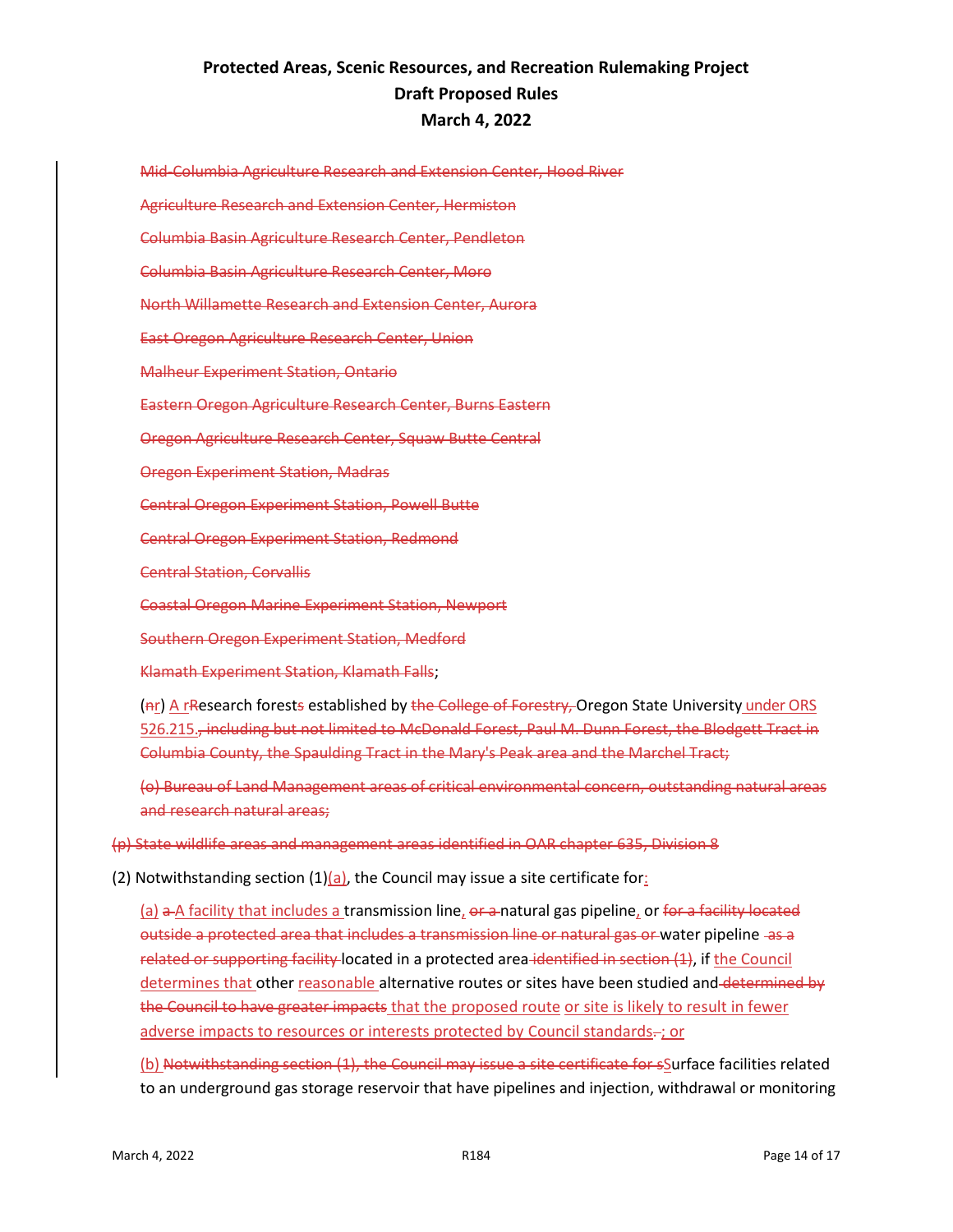wells and individual wellhead equipment and pumps located in a protected area, if the Council determines that other alternative routes or sites have been studied and determined by the Council to beare unsuitable.

(3) The provisions of section (1) do not apply to:

(a) A transmission lines or natural gas pipelines routed within 500 feet of an existing utility right-ofway containing at least one transmission line with a voltage rating of 115 kilovolts or higher; or

(b) A natural gas pipeline routed within 500 feet of an existing utility right of way containing at least one natural gas pipeline of 8 inches or greater diameter that is operated at a pressure of 125 psig.

(4) The Council shall apply the standard adopted under Administrative Order EFSC 1-2007, filed and effective May 15, 2007, to the review of any Application for Site Certificate or Request for Amendment that was determined to be complete under OAR 345-015-0190 or 345-027-0363 before the effective date of this rule.

Stat. Authority: ORS 469.470, ORS 469.501 Stat. Implemented:ORS 469.501

#### <span id="page-15-0"></span>**345-022-0080 - Scenic Resources**

(1) Except for facilities described in section  $(2)$ , to To issue a site certificate, the Council must find that the design, construction and operation of the facility, taking into account mitigation, are not likely to result in significant adverse visual impacts to significant or important scenic resources and values identified as significant or important in localland use plans, tribal land management plans and federal land management plans for any lands located within the analysis area described in the project order.

(2) Notwithstanding section (1), The the Council may issue a site certificate for a special criteria facility under OAR 345-015-0310 without making the findings described in section (1). In issuing such a site certificate, . However, the Council may impose conditions of approval to minimize the potential significant adverse visual impacts from the design, construction, and operation of the facility on significant or important scenic resources. apply the requirements of section (1) to impose conditions on a site certificate issued for such a facility.

(3) A scenic resource is considered to be significant or important if it is identified as significant or important in a land use management plan adopted by one or more local, tribal, state, or federal government or agency.

(4) The Council shall apply the standard adopted under Administrative Order EFSC 1-2007, filed and effective May 15, 2007, to the review of any Application for Site Certificate or Request for Amendment that was determined to be complete under OAR 345-015-0190 or 345-027-0363 before the effective date of this rule.

Stat. Authority: ORS 469.470, ORS 469.501